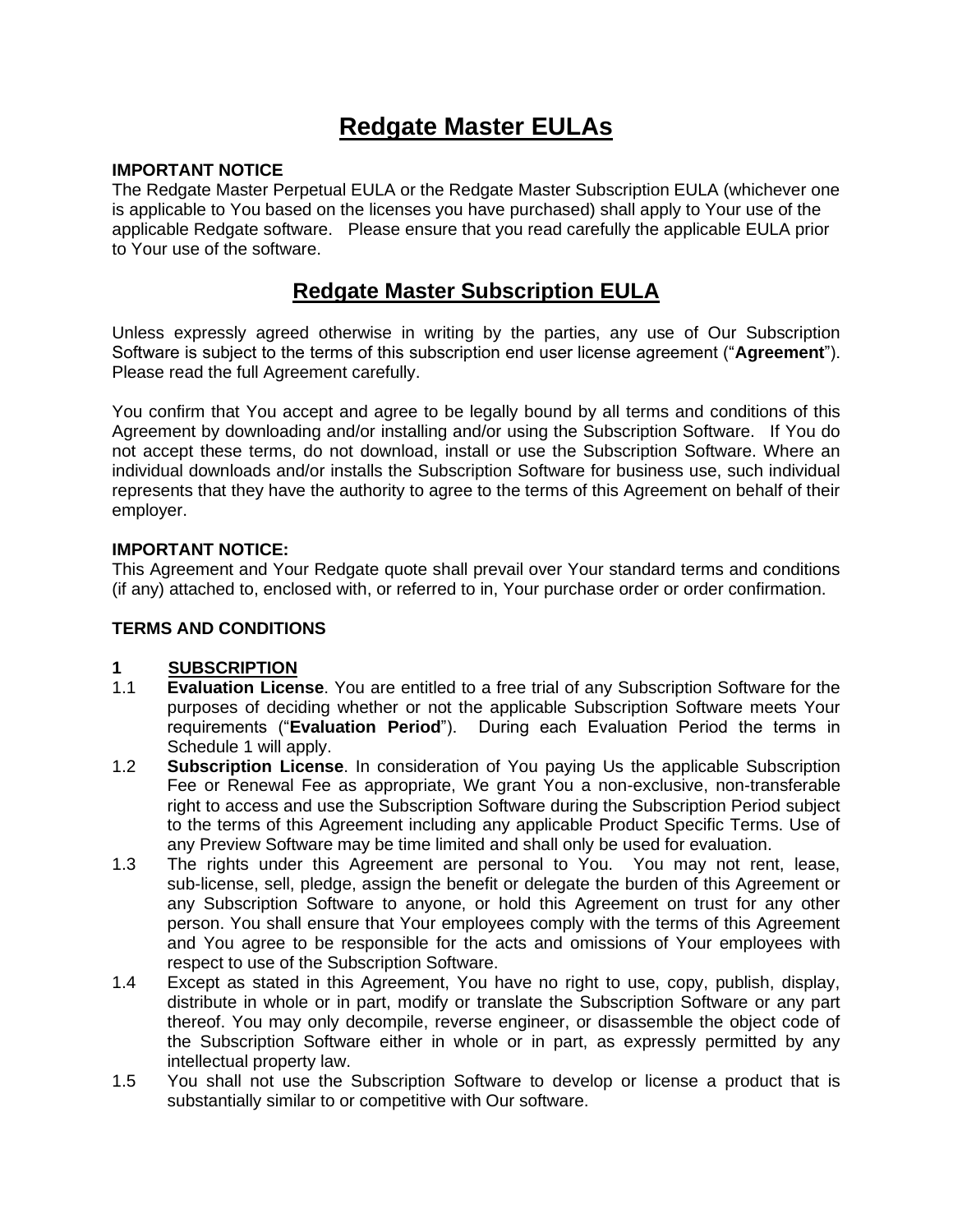1.6 **Third Party Files**. The Subscription Software may contain or be provided with Third Party Files, which are subject to their own separate license terms. We shall not be liable under this Agreement for Your access and use of such Third Party Files. Your use of any Third Party Files is subject to Your compliance with the applicable license terms.

## **2 OWNERSHIP OF INTELLECTUAL PROPERTY RIGHTS**

- 2.1 You acknowledge that: (a) the Subscription Software is licensed and not sold, and all Intellectual Property Rights in or relating to the Subscription Software are owned by or licensed to Us; (b) except as expressly granted under this Agreement, You have no rights in the Subscription Software; and (c) We shall have the right to use Your name and/or logo on customer lists on Our website and in other marketing material.
- 2.2 You hereby agree to refrain from any action which would diminish Our Intellectual Property Rights in or relating to any Subscription Software or which would call those rights into question.
- 2.3 You agree not to delete, remove or alter any trade marks, logos, copyright notices or similar proprietary notices or marks of Ours or Our licensors, including without limitation any electronic watermarks or other identifiers that may be incorporated in the Subscription Software. All representations of Our name or logo must remain as originally distributed.

## **3 PAYMENT**

- 3.1 Each Subscription Fee (together with any levies, duties and/or taxes imposed on You in Your jurisdiction (including, but not limited to, value added tax, sales tax, use tax and withholding tax)) shall be due on the applicable Subscription Start Date and paid by You on the payment due date on the Redgate invoice issued to You.
- 3.2 Each Renewal Fee (together with any levies, duties and/or taxes imposed on You in Your jurisdiction (including, but not limited to, value added tax, sales tax and withholding tax)) shall be paid by You on the payment due date on the Redgate invoice issued to You.
- 3.3 You may not deduct any amounts from any Subscription Fees or Renewal Fees.
- 3.4 We reserve the right to charge interest of 2% above the Bank of England base rate in force from time to time, on any late payments due under this Agreement until such amount is paid.
- 3.5 Where You have obtained any Subscription Software through a Reseller, the terms You have agreed with such Reseller solely in relation to payment and invoicing will apply instead of this clause 3, all other terms of this Agreement shall apply to You and will remain in full force and effect.

## **4 CONFIDENTIALITY AND FEEDBACK**

- 4.1 The structure, organization, and source code of the Subscription Software, and any informtation related thereto in any documentation are proprietary confidential information of Ours or Our licensors, together with the terms of this Agreement and any pricing information contained in Your Redgate quote. You agree not to provide or disclose any such proprietary confidential information of Ours (including relating to or derived from the Subscription Software) to any third party.
- 4.2 The provisions within clause 4.1 will not apply to the extent that: 4.2.1 such information is in the receiving party's possession free from any restriction as to its use or disclosure; or 4.2.2 the receiving party can demonstrate that such information is in the public domain (other than as a result of an unauthorized disclosure)
- 4.3 Regardless of clause 4.1, You are permitted to disclose Our proprietary confidential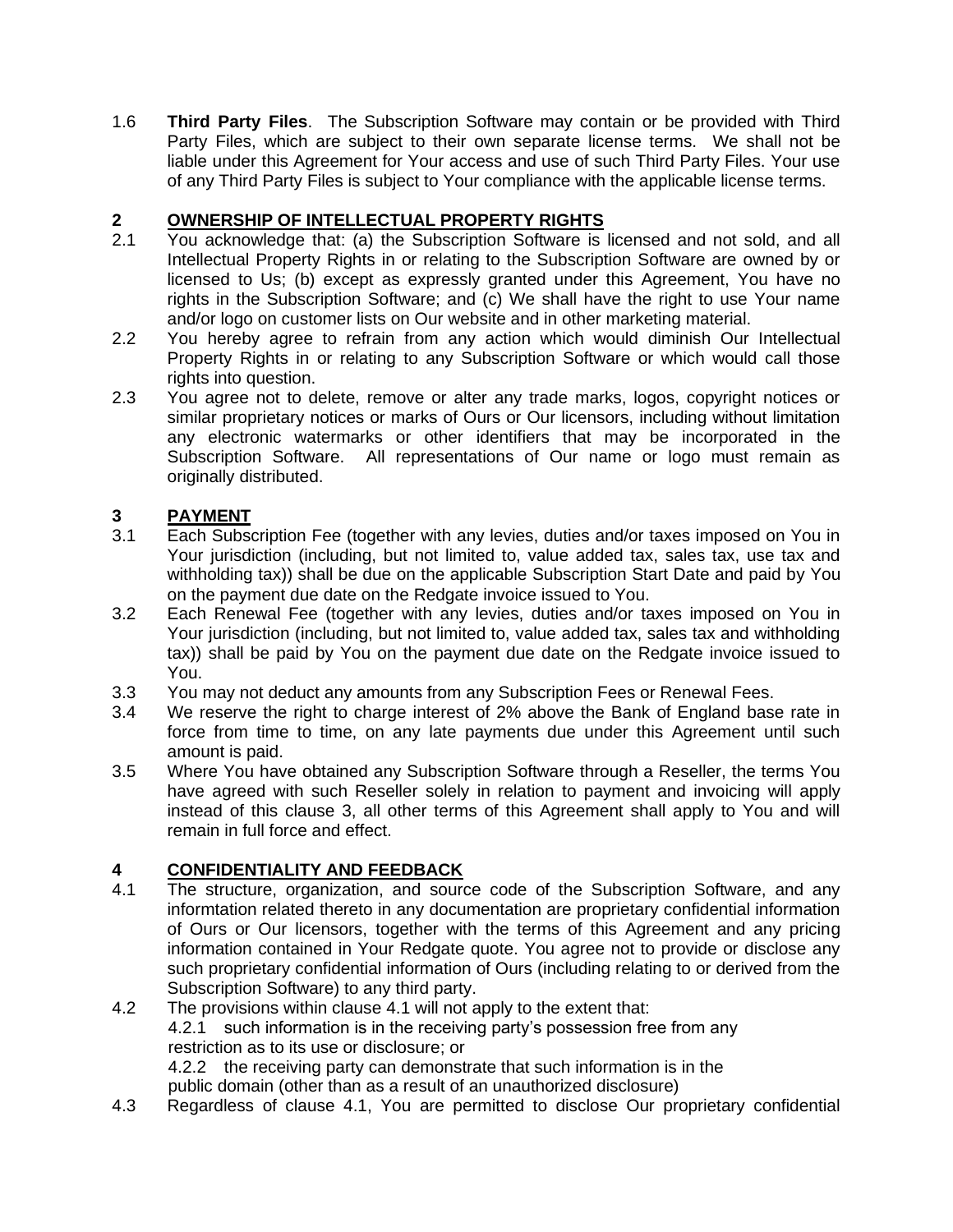information which You are required to disclose by law provided that prior to such disclosure You have: (a) given Us reasonable written notice of such proposed disclosure; (b) agreed with Us the content of the disclosure, provided that it shall not limit the disclosure in a manner which would prevent You from complying with a statutory or regulatory obligation or court order; and (c) You take all steps to ensure that the recipient agrees to maintain the confidentiality of the information.

4.4 If You provide any ideas, suggestions or other input to Redgate relating to any Redgate products including Preview Software ("**Feedback**"), Redgate may use such Feedback at its sole discretion including in the development and licensing of its products, without any obligations or restrictions.

## **5 WARRANTY AND SUPPORT**

- 5.1 Other than as provided in clause 10.10.2(i), We warrant to You that: 5.1.1 We own the Intellectual Property Rights in the Subscription Software and/or have the right to grant a license to You;
	- 5.1.2 in creating the Subscription Software, We have not knowingly infringed the intellectual property rights of third parties; and
	- 5.1.3 for a period of 90 days from the first installation of the Subscription Software (or, if applicable, 90 days from the end of the Evaluation Period if You continue to use the Subscription Software) the Subscription Software shall operate substantially in accordance with its description. However, You acknowledge that the Subscription Software is of such a complexity that there may be inherent defects and that therefore We can give no warranty that the Subscription Software is free from error or defect or that operation of the Subscription Software shall be uninterrupted.
- 5.2 Other than as provided for in clauses 5.1 and 10.10.2(i), We do not offer any warranty related to the Subscription Software and/or the support provided, either express or implied, including but not limited to implied warranties of fitness for purpose or satisfactory quality, save for any non-excludable rights and remedies You may have under law. The Subscription Software has been developed as a standard product for use by a wide variety of users and so We are unable to warrant that the Subscription Software will meet any particular user's needs. You shall take full responsibility for ensuring that the Subscription Software is suitable for Your intended purposes and to facilitate investigation into such suitability, We offer a free Evaluation Period.
- 5.3 Regardless of Clause 5.1, any Preview Software is provided "AS IS", with no representation, guarantee or warranty of any kind as to its functionality, quality, performance, suitability or fitness for purpose. All other terms, conditions, representations and warranties expressed or implied whether by statute or otherwise are hereby expressly excluded, and the provisions of clauses 5.1, 5.4 and 9.2 shall not apply to the Preview Software. Further Redgate is under no obligation to release the Preview Software as part of the Subscription Software or any other software.
- 5.4 **Support**. In relation to and without prejudice to the generality of clause 5.2 above, We provide support to users of Subscription Software via Our website, user forums, by email and by phone. The support is provided subject to the terms of this Agreement. You accept that, although We will use reasonable efforts to solve problems identified by You, the nature of software is such that no guarantee can be provided that any particular problem will be solved. You accept that, where a particular problem requires an update to the Subscription Software, the scheduling of any new releases and the functionality those releases contain shall be under Our sole control.

## **6 LIMITATION AND EXCLUSION OF LIABILITY**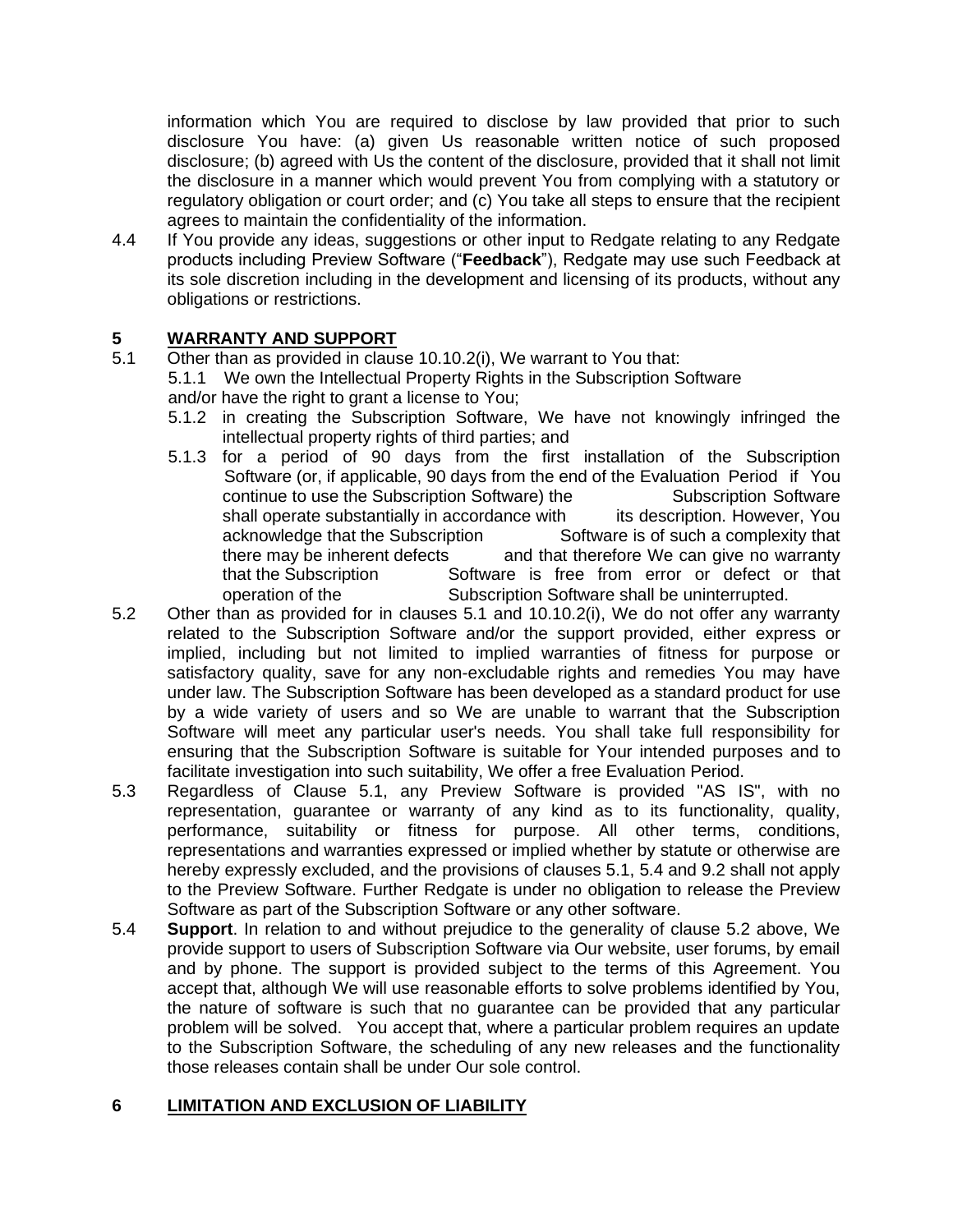- 6.1 Nothing in this Agreement shall limit or exclude either party's liability for: (a) personal injury or death resulting from negligence; (b) fraud; or (c) any other matter for which liability cannot be excluded by law.
- 6.2 Subject to clause 6.1 and other than as provided in clause 10.10.2(ii), neither party shall be liable to the other party for any indirect, special or consequential loss or damage whatsoever arising under or in relation to this Agreement (whether in contract, tort (including negligence), or otherwise). We shall not be liable to You for any of the following types of loss or damage arising under or in relation to this Agreement: (a) any loss of profits, business, contracts, anticipated savings, goodwill, or revenue; or (b) any loss, or corruption, of software or data; or (c) any loss of use of hardware, software or data.
- 6.3 Subject to clauses 6.1 and 6.2 Our aggregate liability under and in connection with this Agreement howsoever caused shall be limited in all cases to the aggregate sum of the Subscription Fees or Renewal Fees (as applicable) paid in the 12 months prior to the event giving rise to the liability.
- 6.4 The provisions of this clause allocate risks under this Agreement between You and Us, and the fees reflect this allocation of risks and these limitations of liability.

## **7 SUBSCRIPTION PERIOD, TERMINATION AND RETIRED SOFTWARE**

- 7.1 Your license to each Subscription Software shall commence on the applicable Subscription Start Date and, unless terminated earlier in accordance with this clause 7, shall continue for the Initial Subscription Period. Thereafter, Your license shall be renewed upon Your request for the period set forth in the Redgate renewal quote provided to You (each a "**Renewal Period**").
- 7.2 We may terminate Your license and this Agreement immediately upon written notice to You if: (a) You fail to make payments for the Subscription Software when due and You do not make payment within 10 days of being notified in writing to do so; or (b) You breach any of the provisions of this Agreement other than payment, which are either not capable of being remedied or where they are capable of being remedied You fail to remedy within 30 days of being notified to do so; or (c) You take or have taken against You (other than in relation to a solvent restructuring) any step or action which would result in You; (i) entering into bankruptcy, administration, provisional liquidation or any composition or arrangement with Your creditors; (ii) being wound up (whether voluntarily or by order of the court), (iii) being struck off the register of companies; (iv) having a receiver appointed to any of Your assets, or You entering a procedure in any jurisdiction with similar effect to the provisions in this subclause (c).
- 7.3 When all of Your licenses to Subscription Software have expired or been terminated then this Agreement shall terminate in its entirety.
- 7.4 Upon termination or expiration of Your license, You must cease use of the Subscription Software, and uninstall, destroy or put beyond use all copies of the Subscription Software in Your possession or control. Upon termination of this Agreement the provisions of clauses 1.5, 1.6, 2, 3 (for any fees that remain due and owing), 4, 5.2, 5.3, 6, 7, 9, 10.1 to 10.11 and 11 will remain in effect.
- 7.5 The termination of this Agreement howsoever arising shall not affect the rights, duties and liabilities of either party accrued prior to termination.
- 7.6 **Retired Software.** We reserve the right to retire any Subscription Software on written notice by Us at any time to come into effect at the end of Your then current Initial Subscription Period or Renewal Period (as the case may be). Upon receipt of such notice, You will no longer be entitled to renew Your licenses to such Subscription Software.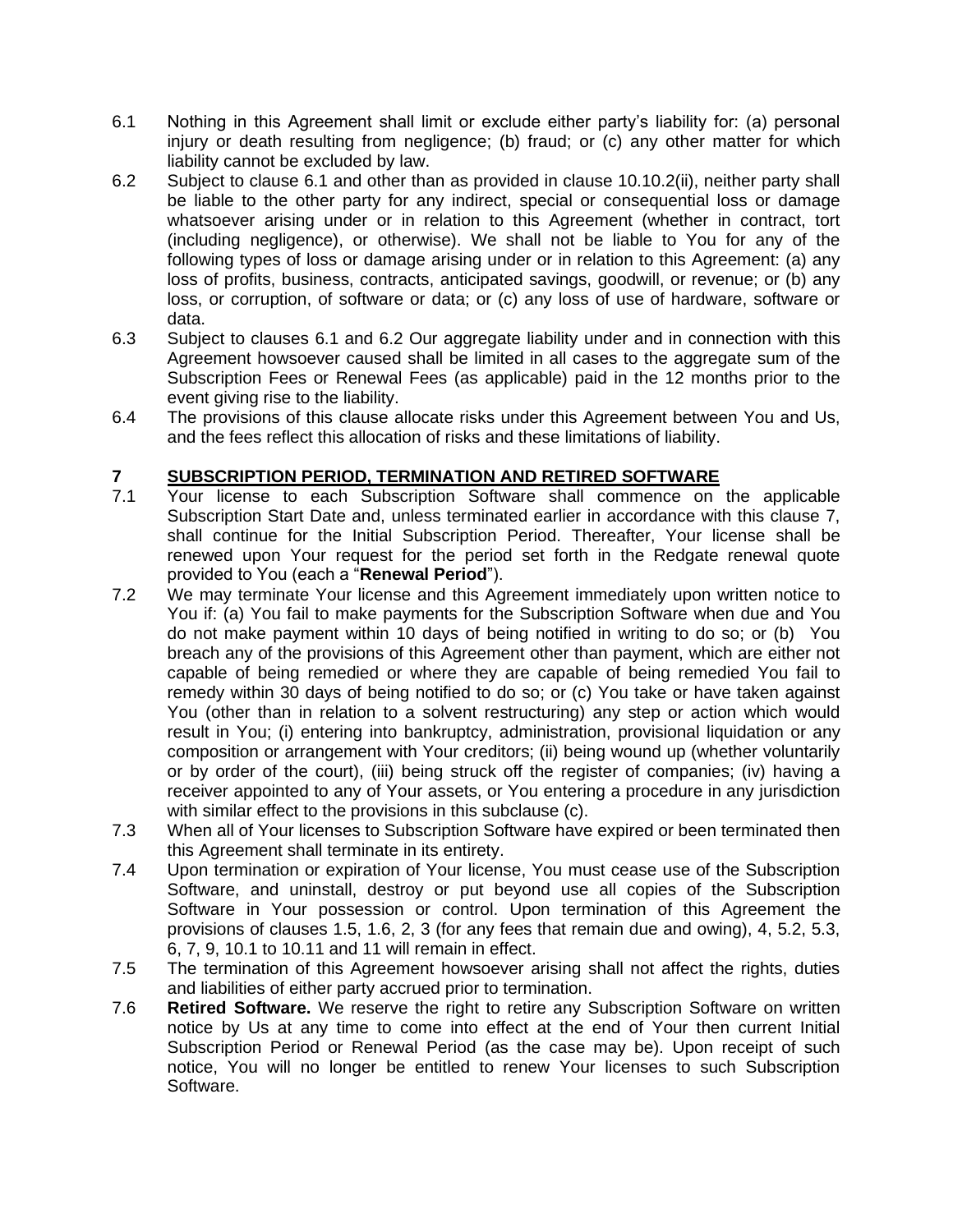## **8 DATA COLLECTION AND PRIVACY NOTICE**

8.1 Information collected by Us will only be used for the purposes described in this Agreement. Please see Our Privacy Notice, for further information on how We collect and use data which can be viewed at: [https://www.red-gate.com/privacy.](https://www.red-gate.com/privacy)

## **9 THIRD PARTY CLAIMS**

- 9.1 You agree to indemnify Us from any loss or damage whether in contract, tort (including negligence), or otherwise, if a third party claims that Your use of the Subscription Software causes Us any loss or damage, except in the circumstances in clause 9.2 below.
- 9.2 If any claim is brought against You alleging that Your use of the intellectual property associated with the Subscription Software in accordance with this Agreement infringes the rights of any third party, You shall promptly notify Us and supply full details of the claim. The two of us shall consult together on an appropriate course of action and seek to minimize the effect of any claim on the respective businesses. We shall have the right, but not the obligation, to take control of all negotiations and litigation arising out of the claim. We will pay any damages and costs awarded against You in connection with any claim subject to the limitations of liability in clause 6. We shall have the right, at Our sole choice, to either: (a) use reasonable efforts to negotiate terms for continued use by You of the claimed infringing software; or (b) use reasonable efforts to modify the Subscription Software to make it non-infringing; or (c) terminate this Agreement with immediate effect and in such event, We shall refund to You a pro rata refund of the fees paid to Us for the period from termination to expiration of the current Subscription Period.

## **10 GENERAL**

- 10.1 **Governing law and settlement of disputes**. This Agreement (and any dispute or claim relating to it, or its formation, existence, construction, performance, validity or termination) will be governed by and construed in accordance with the laws of England. The courts of England and Wales shall have non-exclusive jurisdiction to settle any dispute or claim arising out of or in connection with this agreement or its subject matter or formation (including non-contractual disputes or claims). Without prejudice to any other rights or remedies that We may have, You acknowledge and agree that damages alone would not be an adequate remedy for any breach of clauses 1, 2, 4 and/or Schedule 2 by You. Accordingly, We shall be entitled to seek an injunction or other equitable relief for any threatened or actual breach of those clauses.
- 10.2 **Compliance with applicable law**. You agree that, notwithstanding clause 10.1 above, You may be subject to additional laws in other jurisdictions with respect to Your use of the Subscription Software in such jurisdictions. You agree to comply with the laws of any such jurisdiction including, without limitation, any applicable export laws or regulations.
- 10.3 **Severability**. If any provision or part of any provision in this Agreement is found to be illegal, invalid or unenforceable for any reason then the remaining provisions or part provisions remain unaffected and the parties shall meet promptly to discuss in good faith and agree an alternative provision or part provision that provides as closely as possible, the same commercial effect as the original.
- 10.4 **No waiver**. No failure or delay by any party to exercise any right, power or remedy will operate as a waiver of it, nor will any partial exercise preclude any further exercise of the same, or of some other right, power or remedy.
- 10.5 **No third party rights**. We and You do not intend that any of this Agreement will be enforceable by virtue of the Contracts (Rights of Third Parties) Act 1999 by any person not a party to it and all rights by virtue of the Contracts (Rights of Third Parties) Act 1999 are hereby excluded.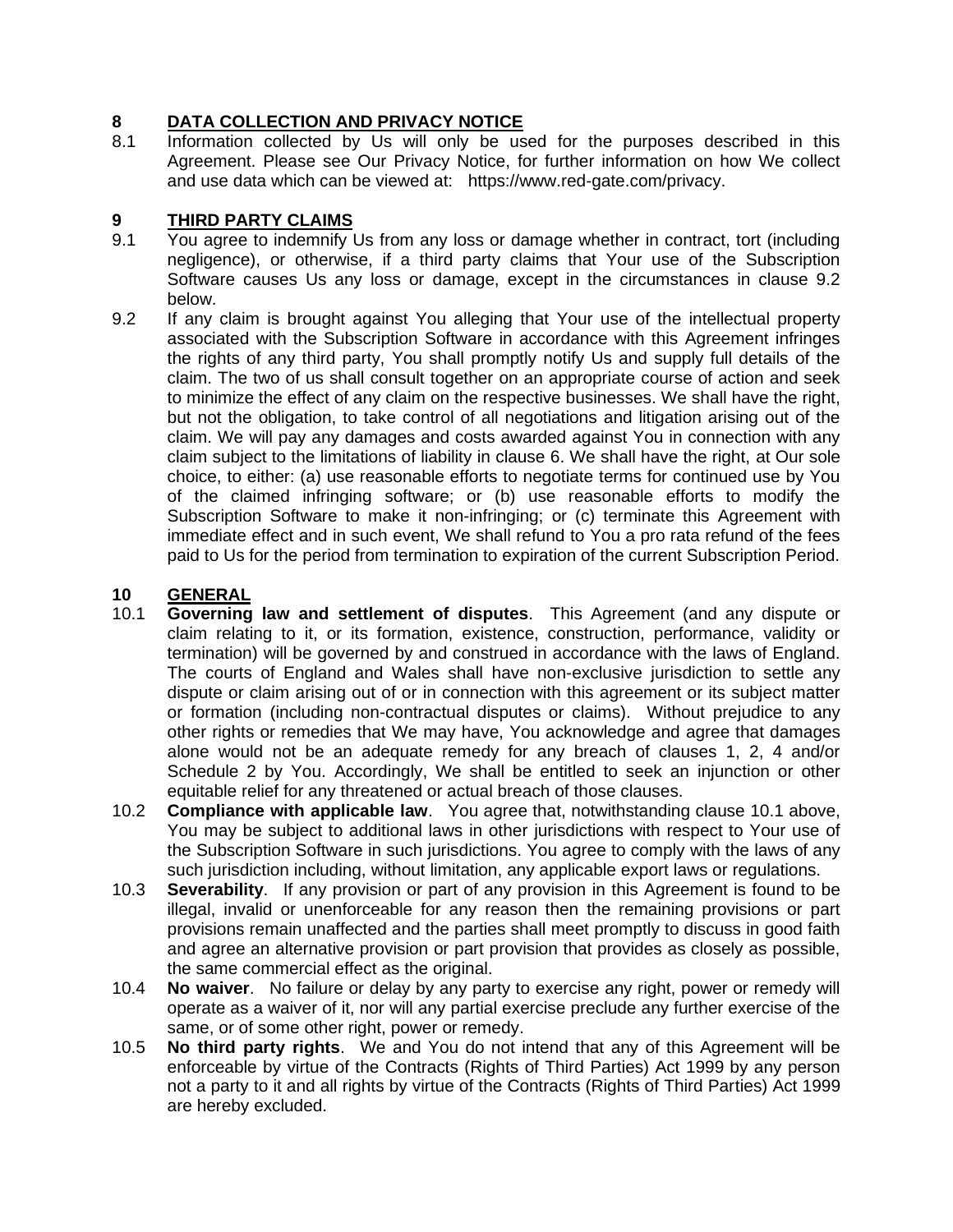- 10.6 **No Assignment.** You are not permitted to assign or transfer this Agreement or any rights granted to You to any third party without Our prior written consent. If We consent to the assignment, this Agreement will be binding on Your successors and assigns.
- 10.7 **Audit.** Where the business model and payment for any Subscription Software is dependent on Your level of use (e.g. number of people or servers), You agree that We shall be entitled to inspect Your records annually to ensure that You are in compliance with the terms of this Agreement and have not exceeded the use that You have paid for. Any audit may be conducted by Us or Our third party agents during normal business hours.
- 10.8 **Entire agreement**. This Agreement including its schedules which are incorporated herein and form part of the Agreement, together with Your Redgate quote contains all the terms which the parties have agreed in relation to the subject matter of this Agreement and supersedes any prior oral agreements, representations or understandings between the parties in relation to such subject matter.
- 10.9 **Revisions to terms**. We reserve the right to revise the terms of this Agreement by updating this Agreement on Our website. You are advised to check the website periodically for notices concerning such revisions. If You do not agree with any such revision You may terminate Your agreement within 10 days of the relevant revision without liability to Us. Your continued use of the Subscription Software shall be deemed to constitute acceptance of any revised terms. No revisions will apply retrospectively.

#### 10.10 **Consumer regulations**.

10.10.1 This clause applies to Consumers only. You shall have the right to cancel this Agreement 14 days from the date You agree to be obliged to pay for the Subscription Software under this Agreement. Should You wish to cancel this Agreement under this clause 10.10, You must notify Us of Your decision to cancel by either: (a) returning a completed Model Cancellation Form (a copy of which is available here: [https://www.red-gate.com/privacy\)](https://www.red-gate.com/privacy) to Us; or

(b) sending Us an email clearly confirming your decision to: orders@red-gate.com. If You have any complaints about this Agreement, including complaints about the Subscription Software, please raise these with Redgate using the relevant contact details: <https://www.red-gate.com/our-company/contact-us>

10.10.2 Australian consumer law

(i) Despite clause 5 Our goods and services come with guarantees that cannot be excluded under the Australian Consumer Law. For major failures with the service, You are entitled; (i) to cancel Your service contract with Us; and (ii) to a refund for the unused portion, or to compensation for its reduced value. You are also entitled to choose a refund or replacement for major failures with goods. If a failure with the goods or a service does not amount to a major failure, You are entitled to have the failure rectified in a reasonable time. If this is not done You are entitled to a refund for the goods and to cancel the contract for the service and obtain a refund of any unused portion. You are also entitled to be compensated for any other reasonably foreseeable loss or damage from a failure in the goods or service. If You think that the Subscription Software does not operate substantially in accordance with its description within the warranty period specified in clause 5.1.3, and You wish to make a claim under the warranty in clause 5.1.3, You must contact Us using the relevant contact details; <https://www.red-gate.com/our-company/contact-us> and provide details of how You think that the Subscription Software does not meet that warranty in clause 5.1.3.

(ii) Despite clause 6 and any other provision in this Agreement, if the Competition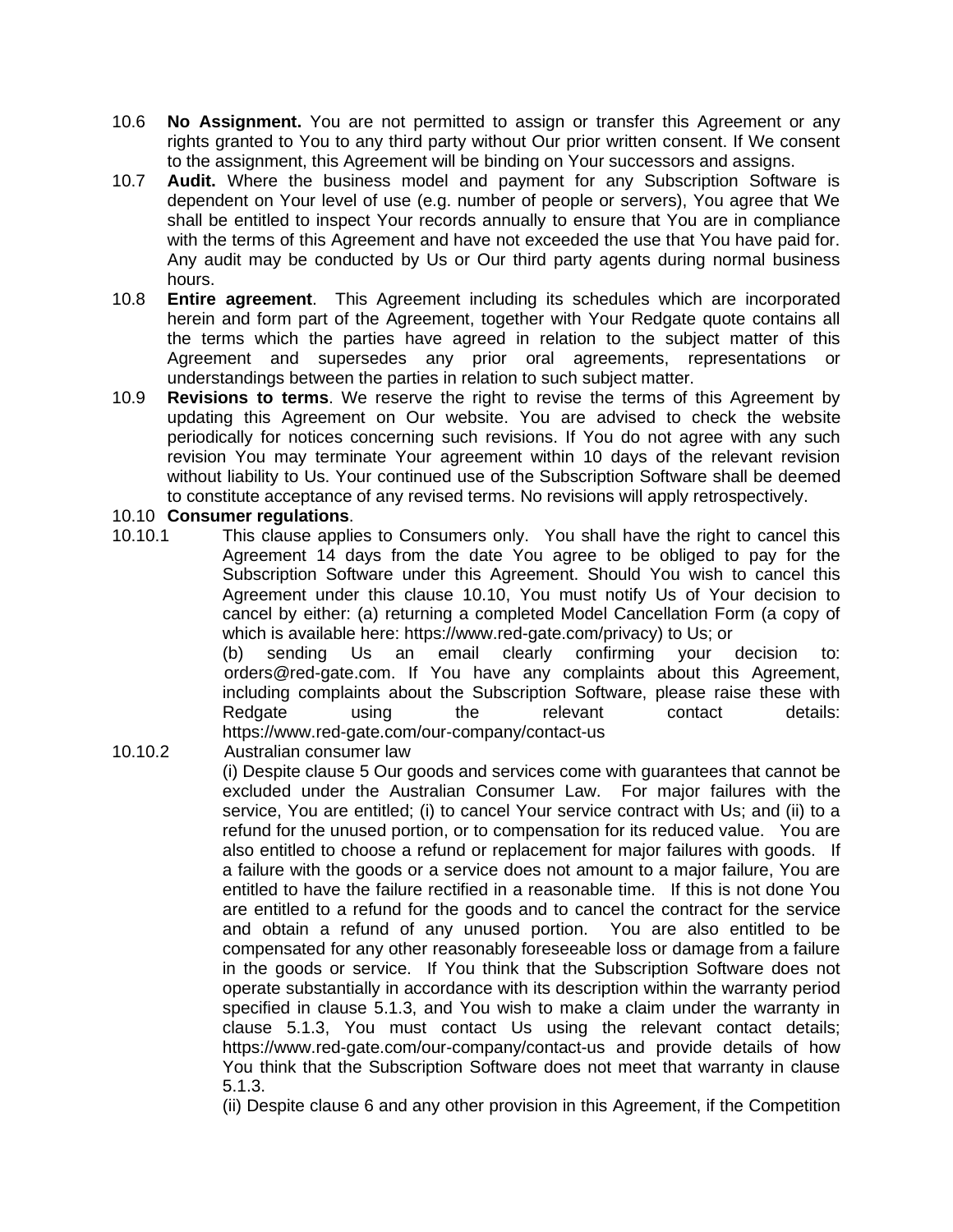and Consumer Act 2010 (Cth) (including the Australian Consumer Law in Schedule 2 of that Act) provides that there is a guarantee in relation to any good or service supplied by Us in connection with this Agreement, and Our liability for failing to comply with that guarantee cannot be excluded but may be limited, then clauses 6.2, 6.3 and clause 3 of Schedule 1 and any other limitation of Our liability in this Agreement, do not apply to that liability and instead Our liability for such failure is limited to (at Our election: (a) in the case of a supply of goods, replacing the goods or of acquiring equivalent goods, or paying the cost of having the goods repaired; or (b) in the case of a supply of services, supplying the services again or paying the cost of having the services supplied again.

10.11 **Notices**. References to notices being "written" or "in writing" includes email.

#### **11 DEFINITIONS**

11.1 In this Agreement, capitalized terms shall have the meanings set out below or the relevant Schedule.

"**Customer Portal**" means the customer portal We may make available to You to manage Your use of the Subscription Software;

"**Initial Subscription Period**" means the initial period agreed with Us (as stated on Our invoice or on Your account page on Our Customer Portal), starting on the Subscription Start Date;

"**Intellectual Property Rights**" means patents, registered designs, registered trade and service marks, registered copyright and modifications to and applications for any of the foregoing and the right to apply for protection for such registered rights anywhere in the world and inventions, discoveries, copyright, database right, unregistered trade or service marks, brand names or know-how and any similar or equivalent rights whether capable of registration or not arising, applied for or granted worldwide;

"**Our**", "**Redgate**", "**Us**", and "**We**" means Red Gate Software Limited, a company registered in England with company number 3857576 and registered office at Newnham House, Cambridge Business Park, Cambridge CB4 0WZ, United Kingdom;

"**Preview Software**" means any beta version of the Subscription Software made available to You for evaluation prior to full release;

"**Privacy Notice**" means the document entitled Privacy Notice on Our website [\(https://www.red-gate.com/privacy\)](https://www.red-gate.com/privacy);

"**Product Specific Terms**" means the terms applicable to a specific item of Subscription Software as set out in Schedule 2;

"**Renewal Fee**" means the fees payable by You under this Agreement to Us for the relevant Subscription Software during the Renewal Period (excluding VAT and all other relevant taxes, where applicable), as detailed by Us from time to time including through Our website or Our Customer Portal, as part of a written quotation or renewal;

"**Renewal Periods**" has the same meaning set out in clause 7.1;

"**Reseller**" means any third party authorized by Us to sell licenses to the Subscription Software;

"**Subscription Fee**" means the fee payable by You to Us for the relevant Subscription Software during the Initial Subscription Period (excluding VAT and all other relevant taxes, where applicable), as detailed by Us from time to time including through Our website or Our Customer Portal, as part of a written quotation;

"**Subscription Period**" means the Initial Subscription Period together with any subsequent Renewal Periods;

"**Subscription Software**" means the software identified as available for licensing on a subscription basis as "Subscription Software" on Our website: [https://www.red-gate.com/support/license/software-editions#subscription,](https://www.red-gate.com/support/license/software-editions#subscription) selected by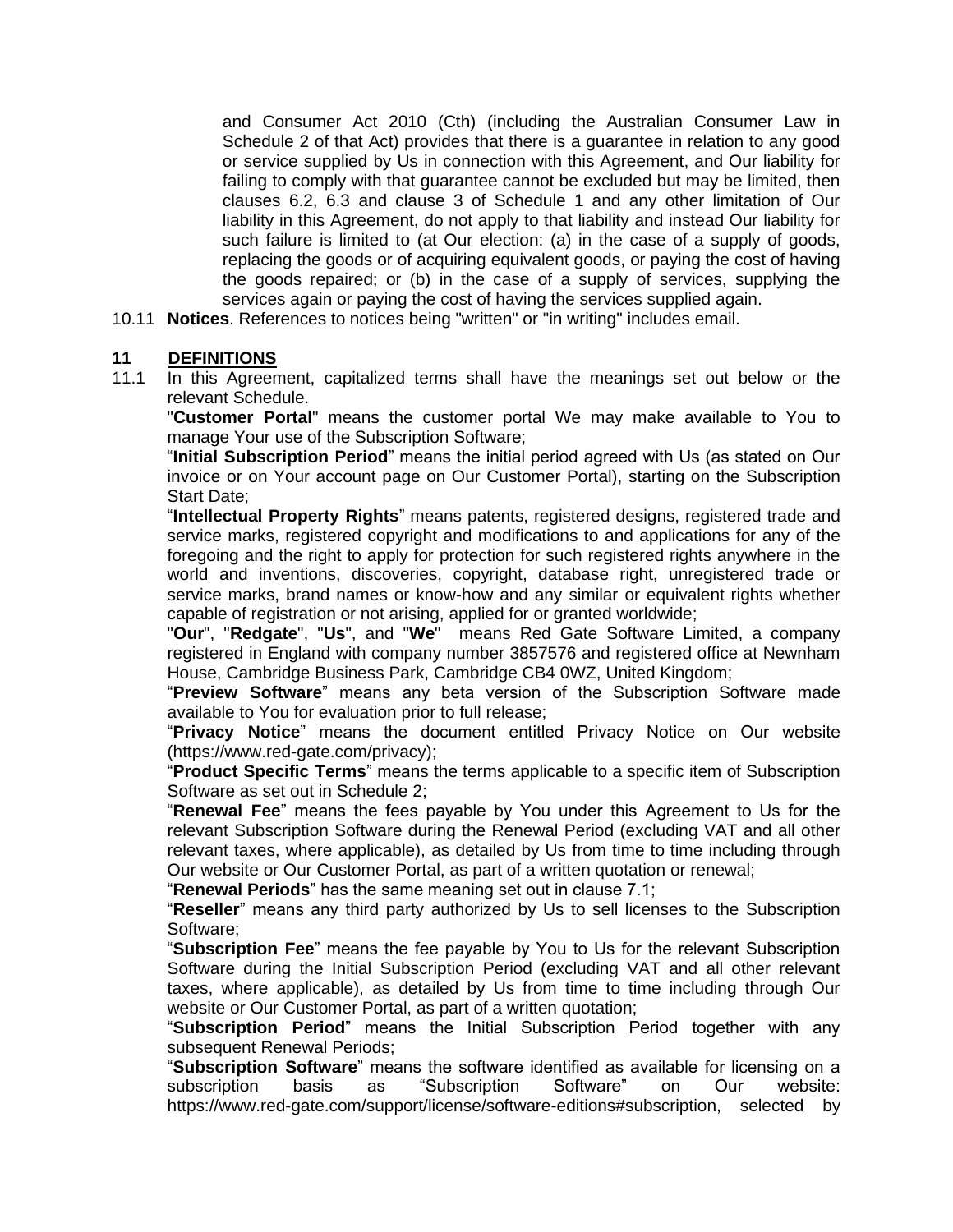You and licensed to You under this Agreement, but expressly excluding the Third Party Files;

"**Subscription Start Date**" means the earlier of (a) the date of the invoice issued to You by Us under this Agreement; or (b) the date You pay the Subscription Fee;

"**Third Party Files**" means the files identified in the installer, documentation, readme's or notice files for the applicable Subscription Software as third party files, including any open source software or third party plug-ins; and

"**You**" and "**Your**" means either: (a) an individual, where such individual downloads and/or installs the Subscription Software for their own personal use (also referred to as a "**Consumer**"); or (b) an organization or legal entity whereby either: (i) an employee or individual contractor of such organization or legal entity has downloaded and/or installed the Subscription Software for use by or in such organization or legal entity, or (ii) the Subscription Software has been installed automatically or via a script for use by or in such organization or legal entity.

## **Schedule 1**

## Evaluation Period

- **1** We grant You the right to use any Subscription Software for the applicable Evaluation Period. The length of the Evaluation Period is confirmed on the relevant product page for the applicable Subscription Software on Our website. The Evaluation Period may be extended by written agreement with Us.
- **2** To the extent permitted by law and subject to the other non-excludable rights and remedies You may have under law in relation to the relevant Subscription Software, during any Evaluation Period, You hereby agree that any Subscription Software is provided AS IS with no representation, guarantee or warranty of any kind as to its functionality, quality, performance, suitability or fitness for purpose. All other terms, conditions, representations and warranties expressed or implied whether by statute or otherwise are hereby expressly excluded.
- **3** Other than as provided in clause 10.10.2(ii) of this Agreement, We shall not be liable for any claim, damages or other liability arising from or in connection with Your use of the Subscription Software during an Evaluation Period.
- **4** For the avoidance of doubt, during any Evaluation Period: (a) clauses 5.1, 6.3 and 9.2 of this Agreement shall not apply; and (b) clause 9.1 shall apply except that the reference to clause 9.2 is deleted.
- **5** Before or upon expiry of any Evaluation Period:
	- (a) if, in Your sole opinion, the Subscription Software has met Your requirements, and You wish to continue to use the Subscription Software beyond the end of the Evaluation Period, You can decide whether to obtain the equivalent Subscription Fee version. Once the appropriate license has been obtained, this Agreement shall continue in force (except that this Schedule 1 shall no longer apply).
	- (b) if You decide that the Subscription Software does not meet Your requirements, or otherwise do not wish to enter into a paid up license, then You shall destroy the Subscription Software and all copies, in any form including partial copies of the Subscription Software received from Us or made in connection with this evaluation and all documentation relating thereto. Any rights of Yours to use the Subscription Software shall cease.

## **Schedule 2**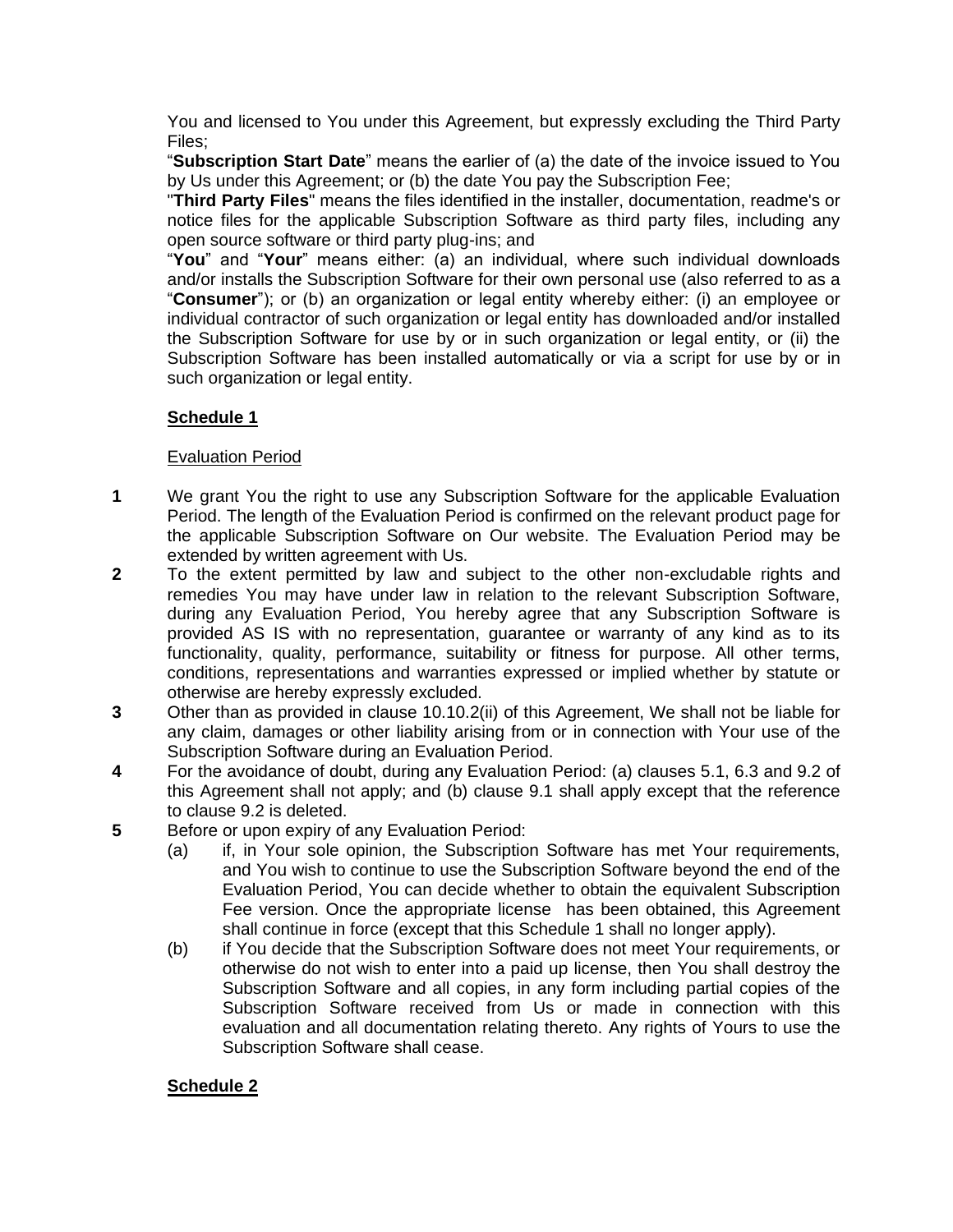Product Specific Terms

# **1 Definitions**

In this schedule, the following definitions shall apply:

"**Bundle**" means a set of more than one of Our Subscription Software products that are supplied together for a single price;

"**Client Component**" means, any component of the Per Server Subscription Software directed to or otherwise provided for accessing the Server;

"**Per Capacity Software**" means each Subscription Software listed on Our website [https://www.red-gate.com/support/license/software-editions#subscription,](https://www.red-gate.com/support/license/software-editions#subscription) as licensed on a "Per Capacity" basis;

"**Per Schema Software**" means each Subscription Software listed on Our website [https://www.red-gate.com/support/license/software-editions#subscription,](https://www.red-gate.com/support/license/software-editions#subscription) as licensed on a "Per Schema" basis;

"**Per Server Software**" means each Subscription Software listed on Our website [https://www.red-gate.com/support/license/software-editions#subscription,](https://www.red-gate.com/support/license/software-editions#subscription) as licensed on a "Per Server" basis;

"**Per User Software**" means each Subscription Software listed on Our website [https://www.red-gate.com/support/license/software-editions#subscription,](https://www.red-gate.com/support/license/software-editions#subscription) as licensed on a "Per User" basis;

"**Redgate Pipeline**" means any and all of the database environments that form part of an automated database change delivery process, using Our software;

"**Schema**" means the container for database objects commonly referred to as "schema";

"**Server**" means all or part of an operating system instance, or all or part of virtual (or other emulated) operating system instance which enables separate machine identity (primary computer name or similar unique identifier) or separate administrative rights, and instances of applications, if any, configured to run on the operating system. There are two types of Server, physical and virtual. A physical hardware system can have one physical Server and/or one more virtual Servers;

"**Server Component**" means, any component of the Per Server Software directed to or otherwise provided for installation on the Server;

"**Tier**" means a pricing tier as defined on Our website, at <http://www.red-gate.com/support/license/capacity-model> for the Subscription Software; and

"**True Up**" means an annual reconciliation of the additional fees due based on Your usage of Per Capacity Software and/or Per Schema Software as applicable in the prior 12 month period.

## **2 Type of Software**

2.1 Where any Subscription Software is Per Capacity Software, Per Schema Software, Per Server Software or Per User Software, Your license rights in clause 1 of this Agreement shall be subject to the following additional provisions or restrictions as applicable:

#### **Per Capacity Software**

- It is Your responsibility to determine, at the point of purchase, which Tier applies for Your intended use of the Subscription Software over the Initial Subscription Period.
- You will receive an email annually requiring You to conduct a True Up. You are required to notify Us of the outcome of the True Up within 10 days of the end of the current Subscription Period, including if a different Tier is applicable to Your license, if it is, and:
	- where Your Initial Subscription Period was for a period of 12 months, We will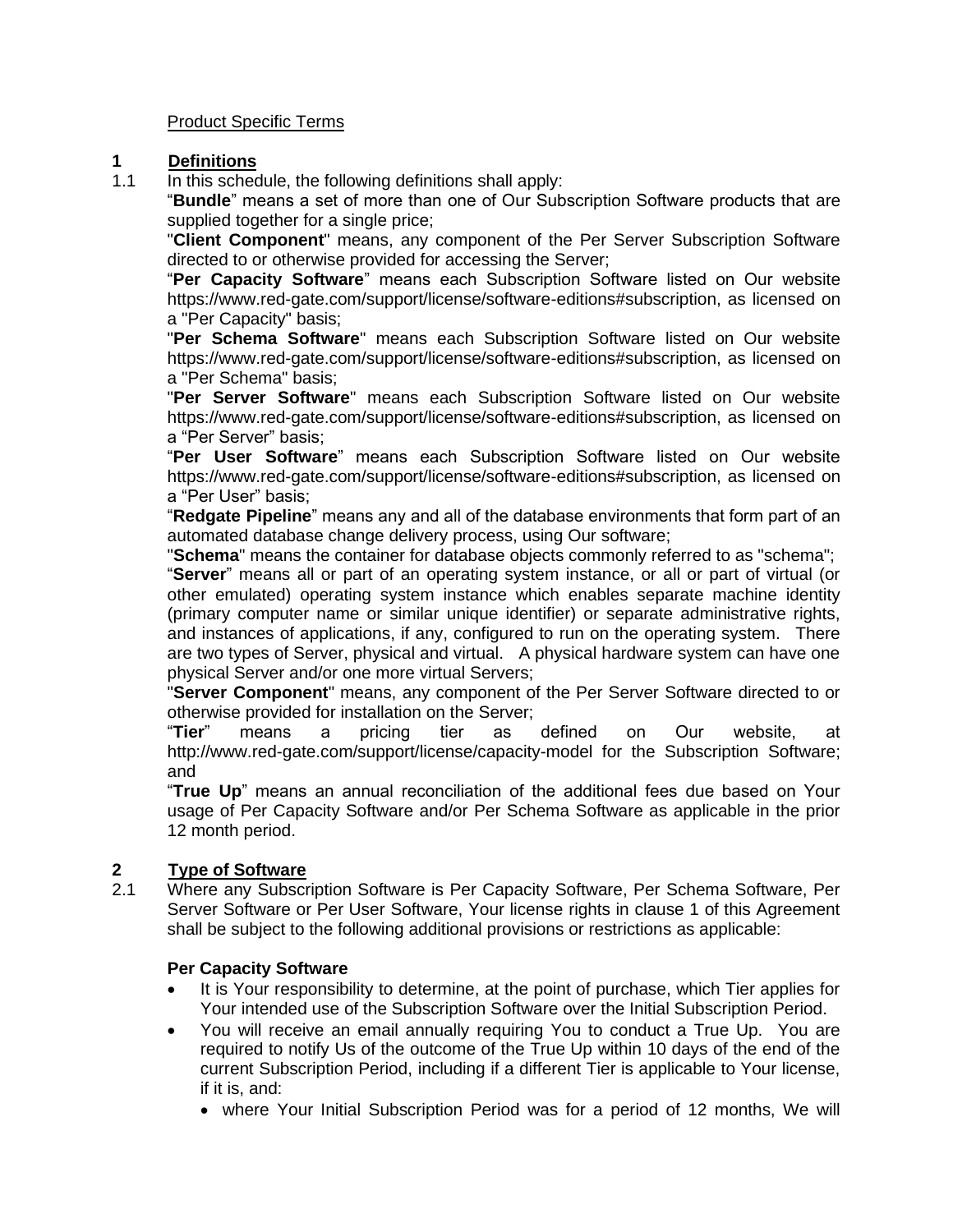issue to You an invoice for the new applicable Tier which will apply from the start of the Renewal Period; or

- where You have purchased a multi-year Initial Subscription Period, We will issue You with an invoice for any increase in Subscription Fees between the Tier You have paid for and the Tier that is applicable after the True Up for the remainder of the multi year term.
- The Subscription Fee or Renewal Fee as applicable payable to Us will vary depending on the Tier applicable to You.
- At the end of each 12 month period, You will be required to confirm the usage of the Subscription Software and to True Up before the expiry of the Initial Subscription Period or the expiry of any Renewal Period. We reserve the right to terminate or suspend Your license until the True Up has been received.

#### **Per Schema Software**

- The Subscription Software is licensed for use to manage changes on a single Schema owned, leased and/or controlled by You for Your internal use in a production environment at any point during the development process.
- It is Your responsibility to determine, at the point of purchase, how many licenses are required for Your intended use of the Subscription Software over the Initial Subscription Period.
- You will receive an email annually requiring You to conduct a True Up. You are required to notify Us of the outcome of the True Up within 10 days of the end of the current Subscription Period, including if a different Tier is applicable to Your license, if it is, and:
	- where Your Initial Subscription Period was for a period of 12 months, We will issue to You an invoice for the new applicable Tier which will apply from the start of the Renewal Period; or
	- where You have purchased a multi-year Initial Subscription Period, We will issue You with an invoice for any increase in Subscription Fees between the Tier You have paid for and the Tier that is applicable after the True Up for the remainder of the Initial Subscription Period, based on the Subscription Fee.
- The Subscription Fee or Renewal Fee as applicable payable to Us will vary depending on the Tier applicable to You.
- At the end of each 12 month period, You will be required to confirm the usage of the Subscription.
- At the end of each 12 month period, You will be required to confirm the usage of the Subscription Software and to True Up before the expiry of the Initial Subscription Period or the expiry of any Renewal Period. We reserve the right to terminate or suspend Your license until the True Up has been received.

#### **Per Server Software**

- The Server Component is licensed for use on a single Server owned, leased and/or controlled by You for Your internal use.
- Where the Per Server Software includes a Client Component, You may use and install such Client Component on more than one Servers leased and/or controlled by You for Your internal use.

#### **Per User Software**

- The Subscription Software is licensed for use by a specific user only.
- Per User Subscription Software may be used by the licensed user on more than one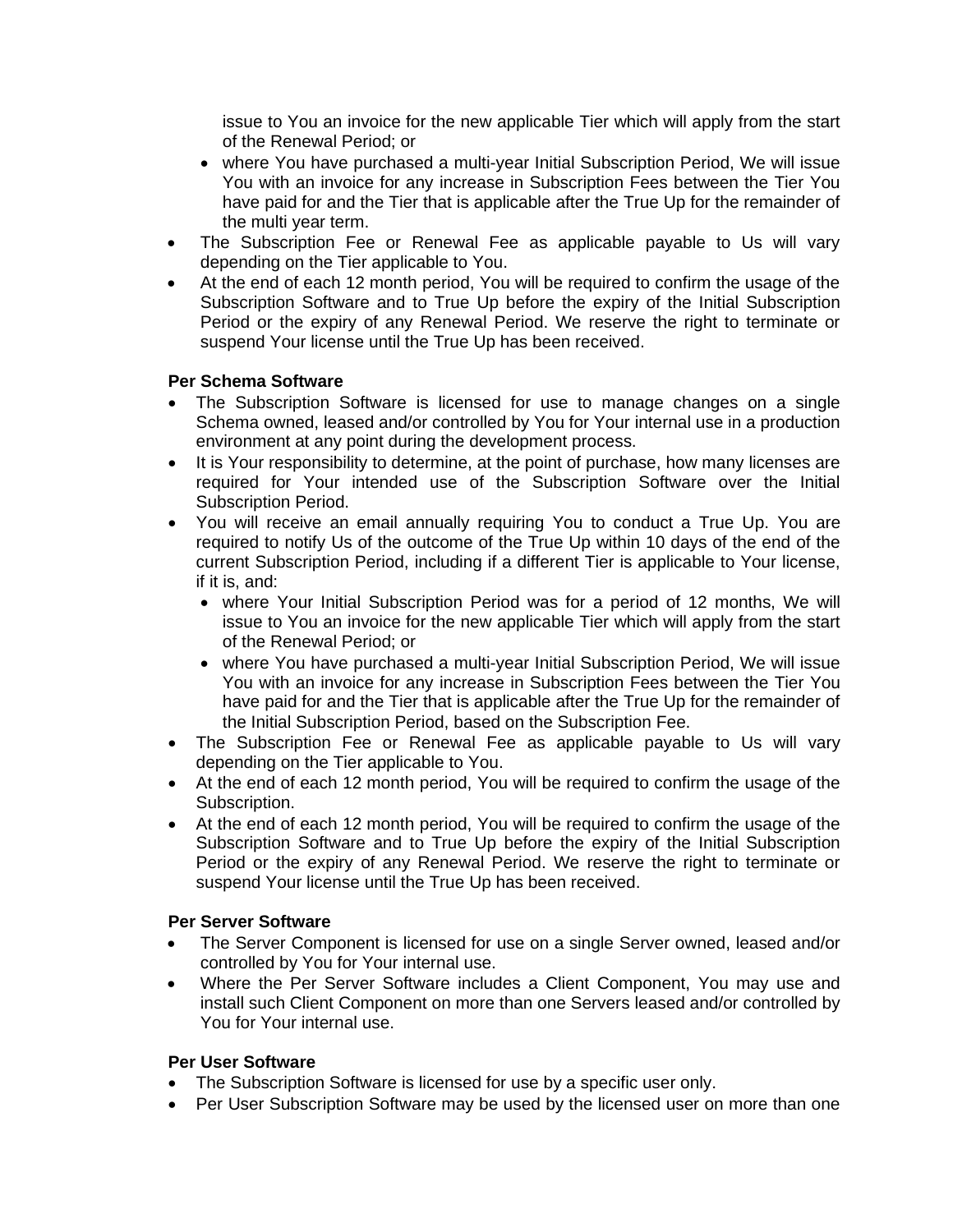Server.

## **3 Bundles**

 $\overline{W}$ here the Subscription Software is a Bundle, a complete set of the products being licensed as part of that Bundle is listed on our website at [https://www.red-gate.com/support/license/software-editions#subscription.](https://www.red-gate.com/support/license/software-editions#subscription) Each product within the Bundle is subject to their respective Product Specific Terms.

#### **Where the Subscription Software is one of the products listed in the paragraphs below, the relevant additional terms shall apply and form part of this Agreement.**

## **4 SQL Data Catalog**

- 4.1 SQL Data Catalog is licensed on a Per Server basis.
- 4.2 Where you are using SQL Data Catalog in a cloud environment:
	- 4.2.1 if You are using SQL Data Catalog with an Azure Database (PaaS) environment, You are entitled to deploy either 1 managed instance or up to 5 single Azure SQL Databases for each Per Server Software entitlement; or
	- 4.2.2 if You are using SQL Data Catalog with the Amazon Relational Database Services (RDS), You are entitled to deploy 1 relational database for each Per Server Software entitlement.

## **5 Flyway Teams (formerly Flyway Enterprise Edition)**

- 5.1 Flyway Teams is licensed on a Per Schema basis.
- 5.2 The rights granted under clause 1 to use the Subscription Software may be exercised in any hardware and software environment of yours, for all currently known types of use (subject to any restrictions within this Agreement).
- 5.3 **Flyway Pro Edition (where licensed before 30th October 2020)**. For the avoidance of doubt Flyway Pro Edition is Retired Software. For any purchases made prior to 30th October 2020 this clause 4 of Schedule 2 shall apply, except that the following wording shall be read as included at the end of clause 4.2: "; such rights are limited to the agreed multiple(s) of 10 production database Schemas set out in our invoice."
- 5.4 The dotConnect Provider driver has been licensed by Redgate for use solely in connection with its products. No right is granted under this Agreement for You to use this with any other product or application, any such use will need to be subject to a separate license agreement between You and Devart.

## **6 Redgate Deploy**

- 6.1 Redgate Deploy is licensed on a Per User basis.
- 6.2 Flyway entitlement: A Redgate Deploy license entitles You to use Flyway Teams for an unlimited number of database Schemas, for exclusive use in Redgate Pipelines.
- 6.3 SQL Clone entitlement: The Redgate Deploy license provides use of SQL Clone, without limit on capacity, for exclusive use in Redgate Pipelines.
- 6.4 Each user that is contributing or inputting database changes to a Redgate Pipeline must have a license for Redgate Deploy.
- 6.5 The dotConnect Provider driver has been licensed by Redgate for use solely in connection with its products. No right is granted under this Agreement for You to use this with any other product or application, any such use will need to be subject to a separate license agreement between You and Devart.

## **7 SQL Monitor**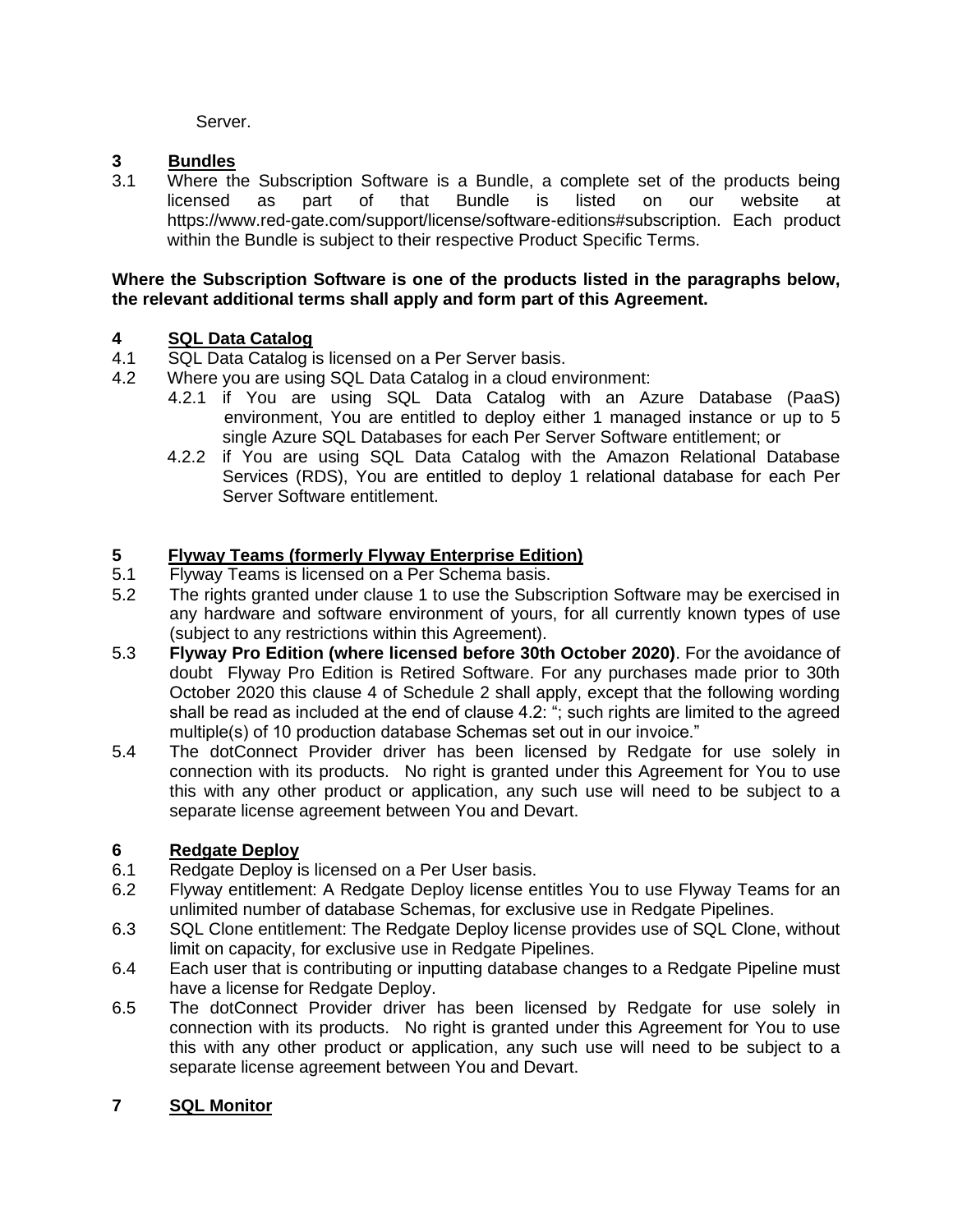- 7.1 Where You are using SQL Monitor on Servers owned, leased and/or controlled by You, You are entitled to monitor a single Server for each Per Server Software entitlement.
- 7.2 Where You are using SQL Monitor in a cloud environment:
	- 7.2.1 if You are using SQL Monitor with an Azure Database (PaaS) environment, You are entitled to monitor either 1 managed instance or up to 5 single Azure SQL Databases for each Per Server Software entitlement; or
	- 7.2.2 if You are using SQL Monitor with the Amazon Relational Database Services (RDS), You are entitled to monitor 1 relational database for each Per Server Software entitlement.
- 7.3 Where You are using SQL Monitor to monitor a clustered environment, You will need an entitlement to monitor every Server in the cluster.

#### **8 SQL Prompt** (only when included in the SQL Toolbelt Essentials Bundle)

- 8.1 SQL Prompt (only when included in the SQL Toolbelt Essentials Bundle) offers You the opportunity to use certain features that are made available by Us in Our cloud hosted environment. You may choose not to use these features, but where You do, the additional terms in Schedule 3 shall apply solely to Your use of such features.
- 8.2 We reserve the right to remove these features on written notice by Us at any time to come into effect at the end of the then current Initial Subscription Period or Renewal Period (as the case may be).

#### **9 SQL Compare Pro, SQL Data Compare Pro, Schema Compare for Oracle and Data Compare for Oracle**

9.1 These products are not permitted to be used to process database changes for or within a Redgate Pipeline, unless the user has a license for Redgate Deploy or SQL Toolbelt.

## **10 SQL Backup Professional**

- SQL Backup Professional are licensed on a Per Server basis.
- 10.2 Where You are using either SQL Backup Professional in a clustered environment, You will need an entitlement to backup every Server in the cluster.

#### **11 SmartAssembly or SmartAssembly Pro**

- 11.1 We will provide a Server for storage of up to 1000 of Your error reports.
- 11.2 We will use reasonable efforts to ensure that such Server remains available. However, We do not provide any special facilities such as fault tolerance and so cannot guarantee that the storage on the Server will be uninterrupted or that reports will not be lost.

#### **Schedule 3**

#### **Additional terms for use of Redgate environment**

This Schedule 3 is only applicable where expressly identified in the Product Specific Terms.

#### **1 Definitions**

1.1 In this schedule, the following definitions shall apply:

"**Customer Data**" means the data You upload to the Subscription Software as part of Your use of the Subscription Software;

"**Personally Identifiable Data**" means any information relating to an identified or identifiable natural person; and

"**UK GDPR**" means Regulation 2016/679 of the European Parliament and of the Council on the protection of natural persons with regard to the processing of personal data and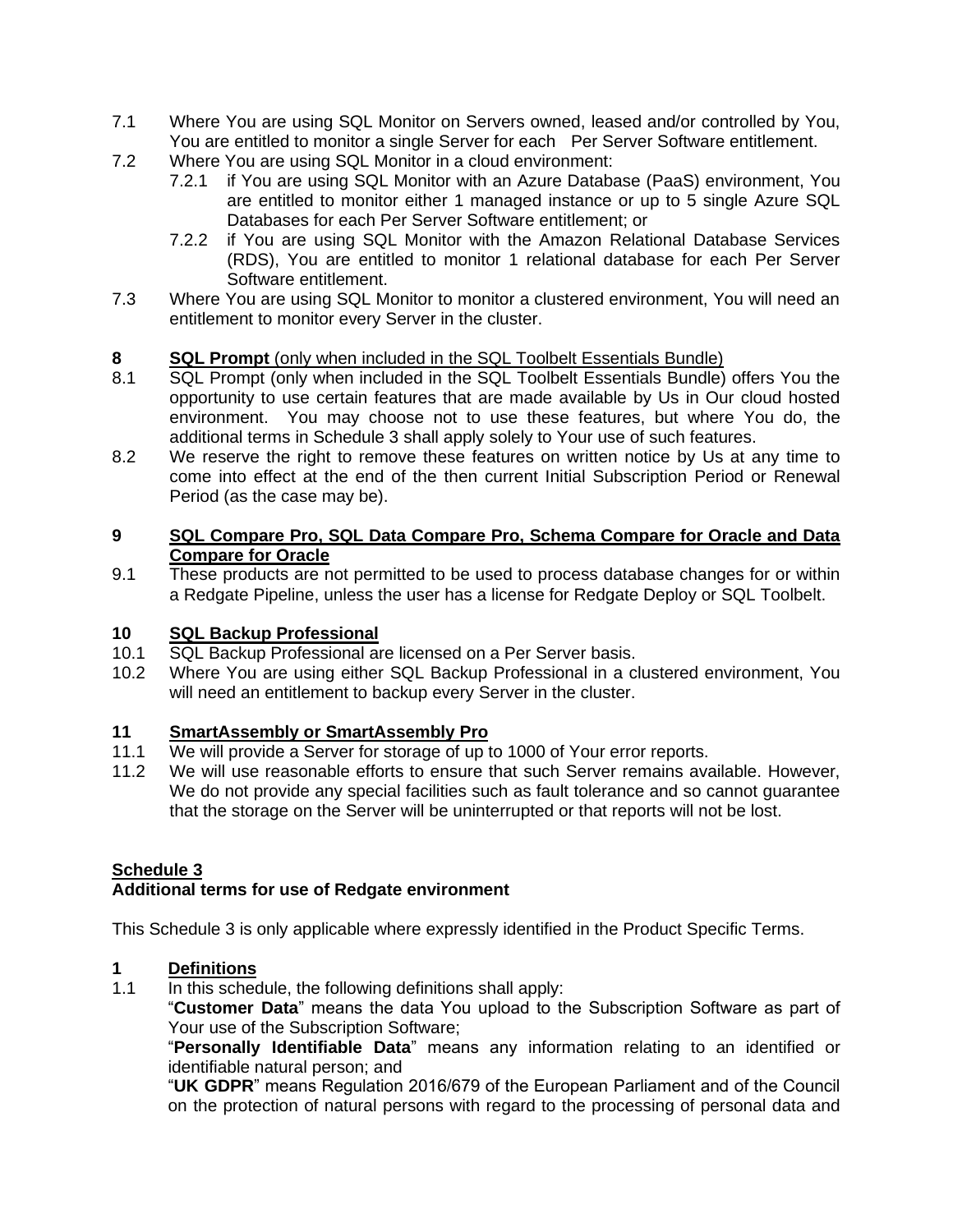on the free movement of such data as it forms part of the law of England and Wales, Scotland and Northern Ireland by virtue of section 3 of the European Union (Withdrawal) Act 2018.

### **2 Acceptable Use**

- 2.1 You may store data and keep a history of changes using the Subscription Software. You may not upload to the Subscription Software any data that is unlawful, harmful, threatening, defamatory, obscene, infringing, harassing or racially or ethnically offensive, facilitates illegal activity, depicts sexually explicit images, promotes unlawful violence, is discriminatory based on race, gender, color, religious belief, sexual orientation, disability or is otherwise illegal or causes damage or injury to any person or property.
- 2.2 We will hold a copy of the server, database configurations and Customer Data on Your behalf and will provide You with database instances to be used for development and testing purposes. We will hold the Customer Data only for the purpose of providing the Subscription Software.
- 2.3 We acknowledge that, where applicable, all rights, title and interest in and to the Customer Data belongs to You and You agree that You shall have sole responsibility for the legality, reliability, integrity and quality of the Customer Data.
- 2.4 You acknowledge that:
	- 2.4.1 the Subscription Software may not be available to You all of the time and You are responsible for ensuring You have appropriate back-ups of the Customer Data; and
	- 2.4.2 except to the extent the Customer Data is Personally Identifiable Data, We shall not be responsible for any loss, corruption or inaccuracy of the Customer Data We hold.
- 2.5 You are responsible for:
	- 2.5.1 ensuring You encrypt the Customer Data prior to uploading it to the Subscription Software; and
	- 2.5.2 maintaining and securing Your network connections and telecommunications links from Your systems to the Subscription Software, and all problems, conditions, delays, delivery failures and all other loss or damage arising from or relating to Your network connections or telecommunications links or caused by the internet.

## **3 Data Collection**

- 3.1 You acknowledge that You determine the nature and content of the data You upload to the Subscription Software. To the extent the Customer Data contains Personally Identifiable Data which is subject to data protection legislation, We will act as a processor of the Customer Data on Your behalf, and paragraphs 3.2 – 3.5 shall apply only to such Personally Identifiable Data. The details of the processing are set out at the end of this Schedule.
- 3.2 As the controller of the Customer Data, You are responsible for: (i) ensuring You have a lawful basis for uploading the Customer Data to the Subscription Software, including obtaining any necessary authorizations or consents from data subjects; and (ii) complying with all applicable data protection legislation.
- 3.3 We will:
	- 3.3.1 process the Customer Data only to the extent necessary for the purpose of providing the Subscription Software and in accordance with Your written instructions set out in this clause (except where We are required by law to process the Customer Data other than in accordance with Your instructions, in which case, We will inform You of the relevant legal requirement prior to such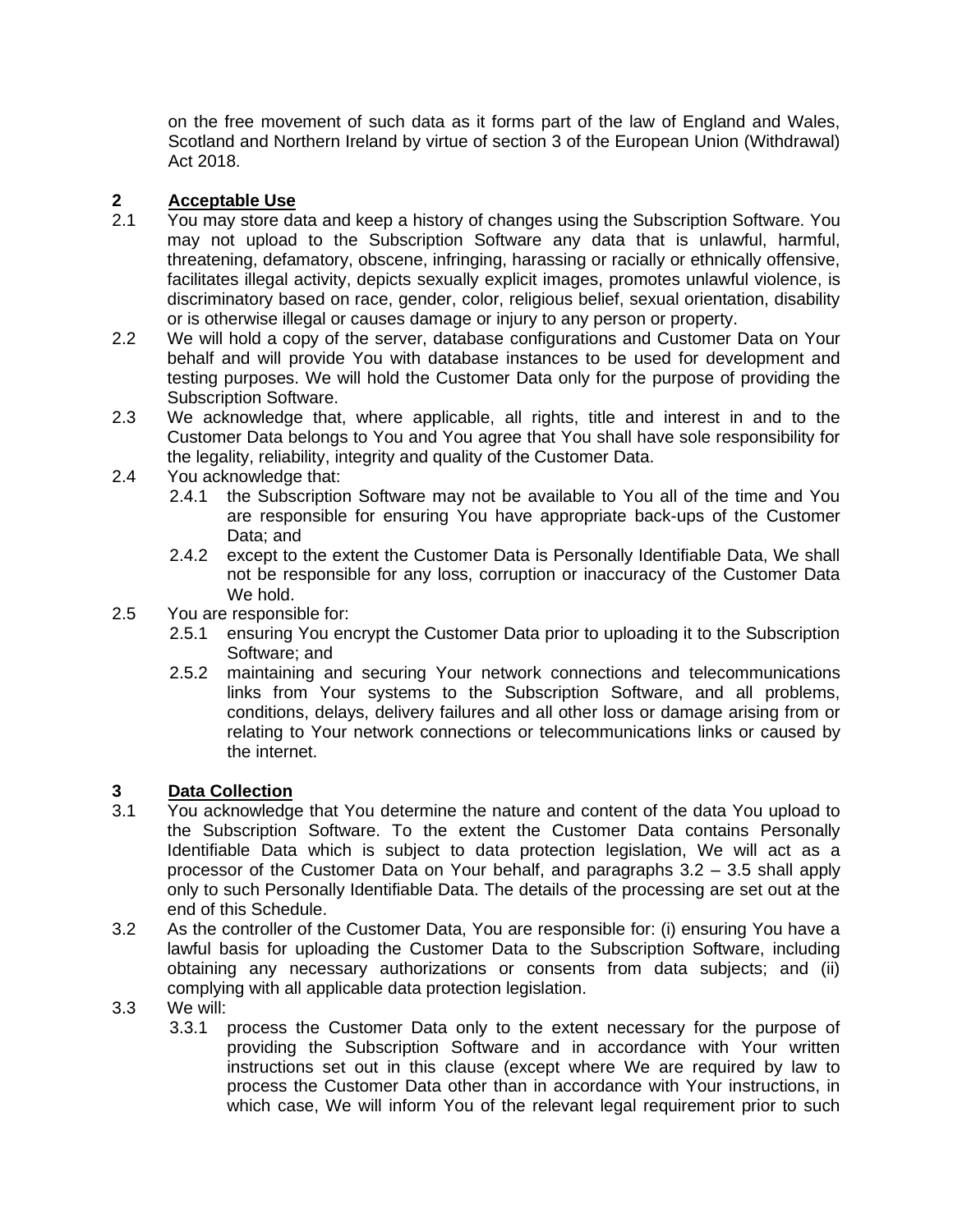processing, unless the law prohibits the provision of such information on important grounds of public interest);

- 3.3.2 implement appropriate technical and organizational measures in accordance with the data protection legislation to ensure a level of security appropriate to the risks that are presented by such processing;
- 3.3.3 ensure that any employees or other persons authorized to process the Customer Data are subject to appropriate obligations of confidentiality;
- 3.3.4 notify You, as soon as reasonably practicable, about any request or complaint received from a data subject (without responding to that request, unless authorized to do so by You) and at Your cost, assist You by technical and organizational measures, insofar as possible, for the fulfilment of Your obligations in respect of such requests and complaints;
- 3.3.5 at Your request and cost, and taking into account the nature of the processing and the information available to Us, use reasonable efforts to, assist You with Your compliance with Your obligations under Articles 32 to 36 of the UK GDPR (where applicable);
- 3.3.6 where We transfer any Personally Identifiable Data outside of the UK, will ensure any such transfer meets the relevant requirements under Articles 44 - 50 of the UK GDPR;
- 3.3.7 at Your request and cost, make available all information necessary to demonstrate Our compliance with this paragraph 3 and on reasonable advance notice in writing otherwise permit, and contribute to, audits carried out by You (or Your authorized representative) with respect to the Customer Data, save that You shall (or shall ensure Your authorized representatives shall):
	- sign a non-disclosure agreement in terms acceptable to Us prior to undertaking such audit;
	- be accompanied by a Redgate employee at all times whilst on site during the audit;
	- use Your reasonable efforts to ensure that the conduct of any such audit does not unreasonably disrupt Our normal business operations; and
	- comply with Our relevant IT and security policies whilst carrying out any such audit; and
- 3.3.8 on termination or expiry of this Agreement, destroy or return (as You direct) all Customer Data and delete all existing copies of such data unless We are required to keep or store such data by law.
- 3.4 You acknowledge and agree that Redgate affiliates may act as sub-processors. We may also engage third party processors to carry out Our processing obligations under this Agreement. Sub-processors will, at all times, be subject to data processing obligations equivalent to those set out in this clause 3.4, and We will remain liable to You for such sub-processors. Our current third party sub-processors are listed in Our Privacy Notice. We will provide You with notification of any new sub-processors We intend to use. If You object to the use of a new sub-processor, You may terminate Your licenseon 30 days' written notice to Us.
- 3.5 Any data protection terms used in this paragraph 3 and not defined in this Agreement shall have the meaning given in the UK GDPR.

#### Personally Identifiable Data: details of processing

**Controller**: You